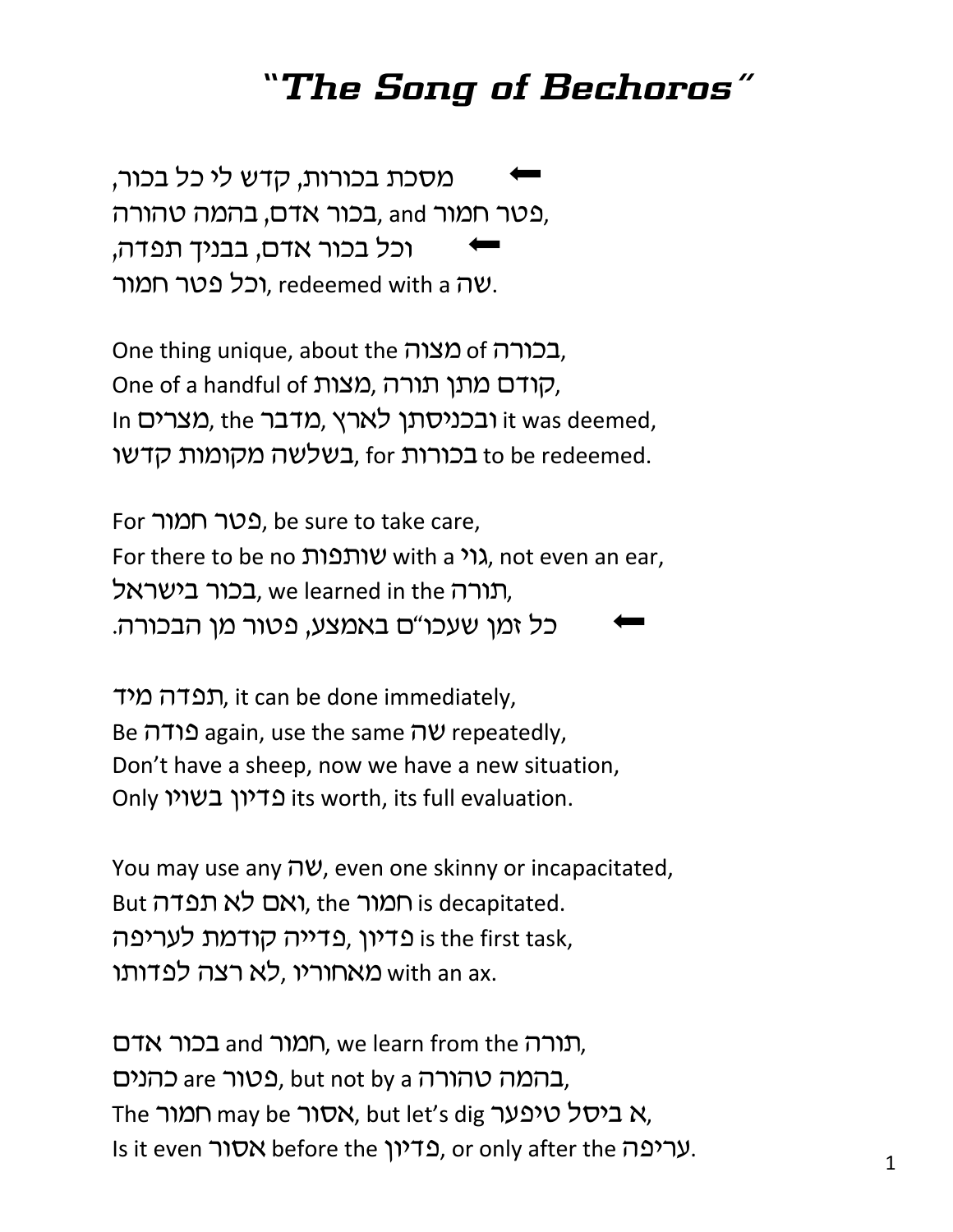נולדה רחל, the mother doesn't look like the נולד. מקצת סמנים, does the child look like the ו/ כל היוצא מן הטמא טמא, מן הטהורה טהורה, מומין and כגבי אוכלין, and ראוכלין.

אין פודין לא בעגל, ולא בשחוטה, ולא בטרפה, ולא בחיה, You keep the שה of a רמוציא מחברו עליו הראיה, ספק מקיים they helped be ואחרי כן יצאו ברכש גדול. Carrying the gold and the silver, of ביזת מצרים.

After בכורה of מצוה onto the next פטר חמור, A male firstborn of a kosher animal, a בהמה טהורה. כל הבכור אשר יולד, תקדיש לה' אלוקך, לא תעבד ולא תגז, בכור צאנך.

קדושתו מרחם, choly from the womb, Brought onto the מזבח (מובח b consume, רהן the כהן, the כהן can eat with the ה, כצבי וכאיל, הטמא והטהור.

How long must you raise it, before giving it to the  $\Box$ , the knocker, עד כמה ישראל חייבין להטפל, by a דקה or דו יצאו שני ראשיהן כאחת), can this happen in fact, Do we say *לצמצם*, can they be so exact.

A מטר רחם, will still get a waiver, It's a תלבר אחד like a זכר after a נקבה. רחל שלא ביכרה, וילדה שני זכרים, One to the כהן, the other Cתומו לזרים.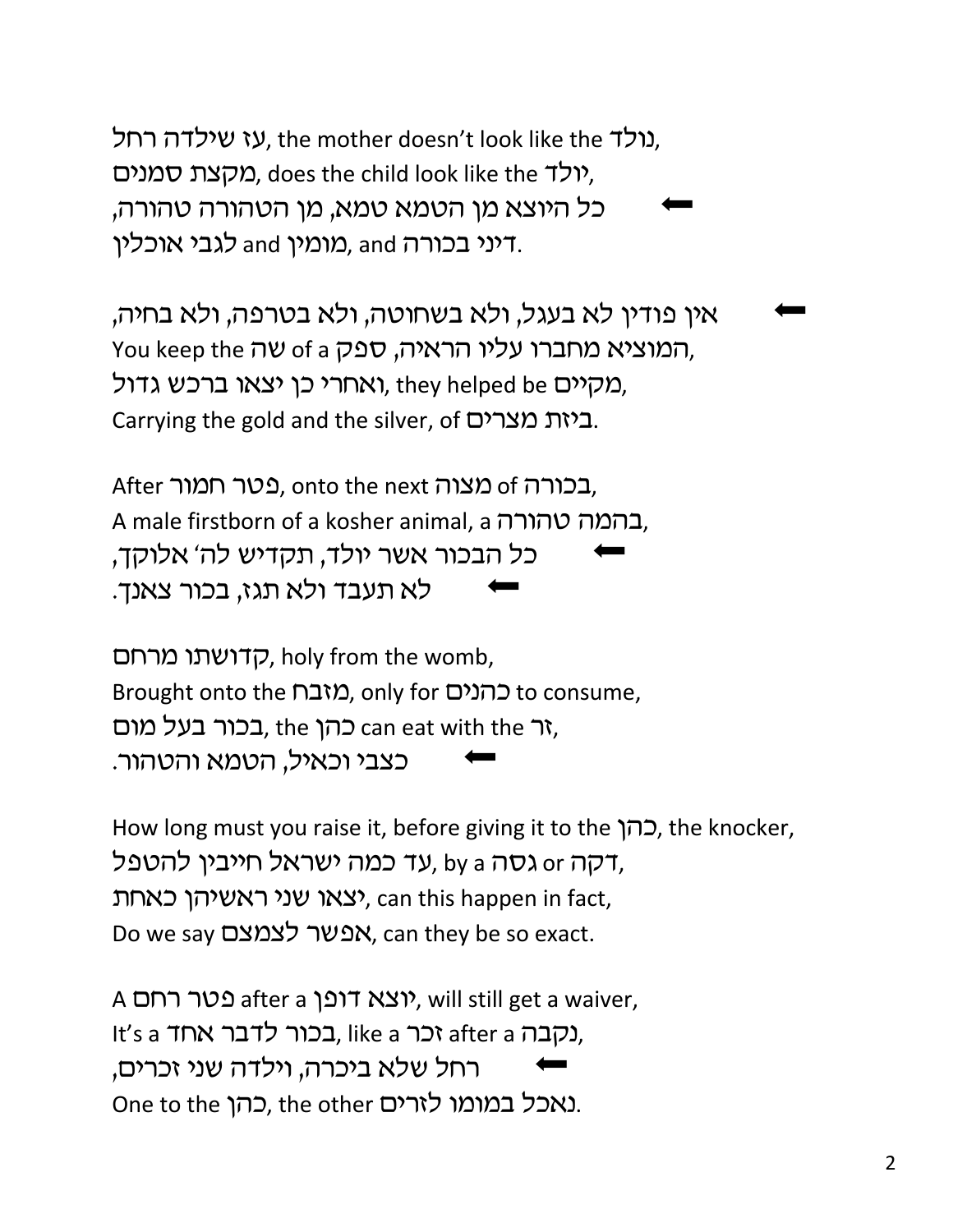All this is for a בכור<sub>ה</sub> only if you're assumin', The כמומין, free of all המומין, Did the כאנוס, בשוגג, במזיד, במאנוס, or נאמנות they have no ,כהנים חשידי אמומין.

Is it a רקבוע, or קבוע - is it permanent, Whether it was **סדם הקדישן** or it was וקדם הקדישן, is pertinent, Having reached קדושה, some קדושת remains y, תזבח ולא לגיזה, בשר ולא לחלב.

'פסולי המוקדשין, הטמא והטהור יאכלנו, רק את דמו לא תאכל, על הארץ תשפכנו, נמכרין באיטליז, but they are still אסור במלאכה, Are בכלל העמדה והערכה, קדשי מזבח.

Today a נאכל במומו is נאכל, can't go any faster, רעה עד שיסתאב), put it out to pasture, מתנות  $v$ t, is what you have by מתנות, Careful with the המסייע בבית הגרנות,

החשוד על השביעית ,על המעשרות or בכורות, אין לוקחין ממנו פשתן, אוכלין, and עורות, הדן את הדין, וטעה בדבר הלכה, A כפועל בטל של אותה מלאכה.

All types of *בכור*, אדם, by כאר All types of ה פסולי המוקדשין making כי יהיה בו מום, Whether split or missing, misshaped or undersized, Extra, abnormal, dried out or oversized.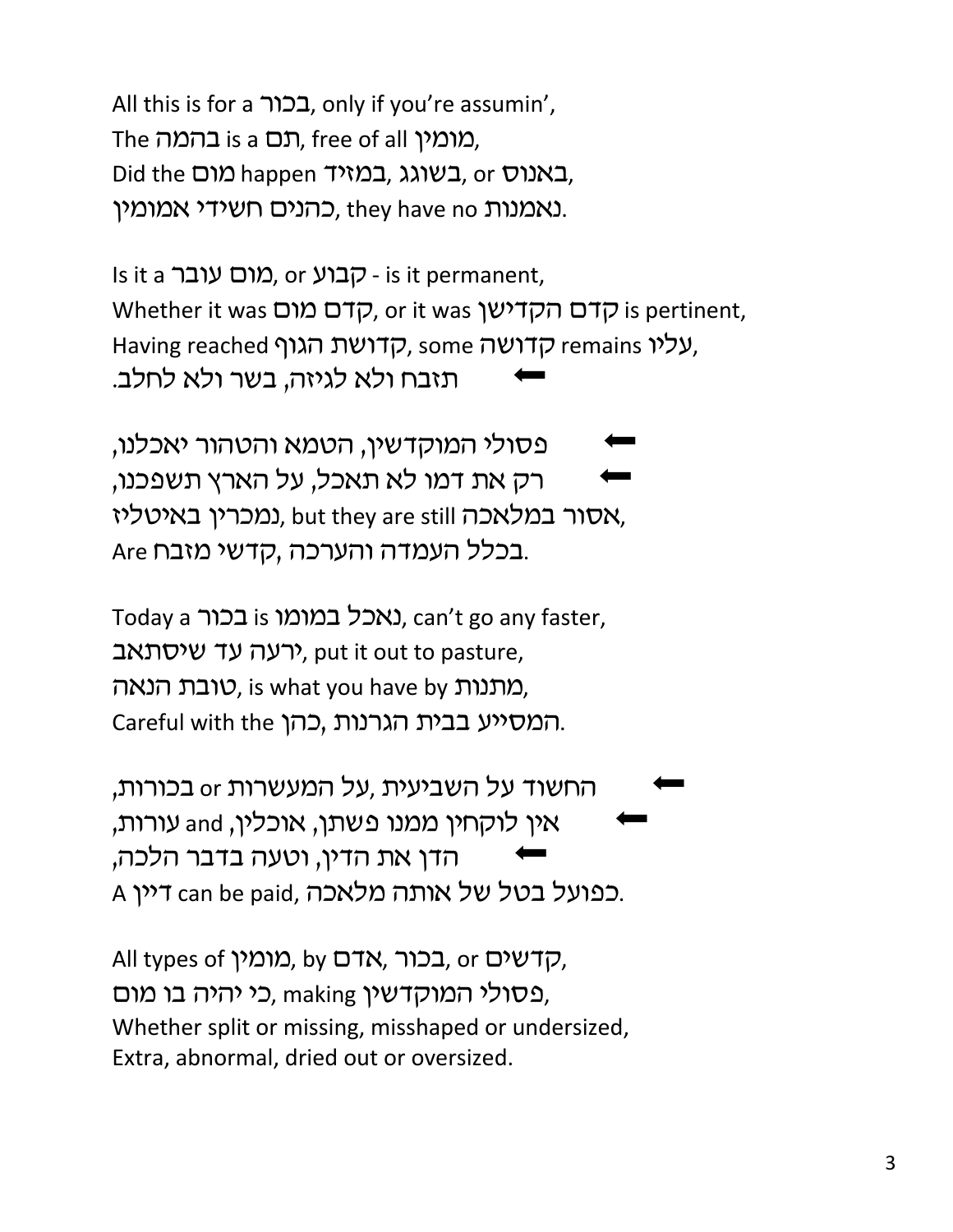או גיבן או דק, או תבלל או גרב, An eye rounded or spaced, or too high above, Is it טריפה, or a סריפה that can't survive, A חסר or תר, three legs or five.

איש עור או פסח, או חרם או שרוע, Was it a יהבוע, is it also ניכר, and מום שבגלוי, מפרכסת while it is still מום שנשתנה לאחר מיתה, Do we need a כמומחה, or הכם, or הלטה מבני הכנסת.

כל הבכורות אדם רואה לעצמו, but on his own he won't be accepted, e כהנים, החשוד על הדבר and suspected, ihnun of eyes, the ears, the lip or the tail, Whether it was notched or split, or punctured with a nail.

Is the white mixed into the pupil, does he have a wart with a bone, Is he completely bald, or have a head shaped like a cone, If his eyebrows are one, missing or bushy, It's יכושי אהרן. if he is too fat or a אינו שוה בזרעו של $\lambda$ .

As the *מסיים* draws to a close, before we are *מסיים*, The נרושה בכור לנחלה of סוגיא and כאו $\mu$  and בכל אשר ימצא לו for הוו is essential, No ראוי כמוחזק, not based on potential.

כי הוא ראשית אונו, what is the definition, A בכור, a יכיר, פשוט, a בכור, What exactly is כדחת or הוטם, is it the טוטם, Do we say שתי ראשיהן כאחת, by אפשר לצמצם.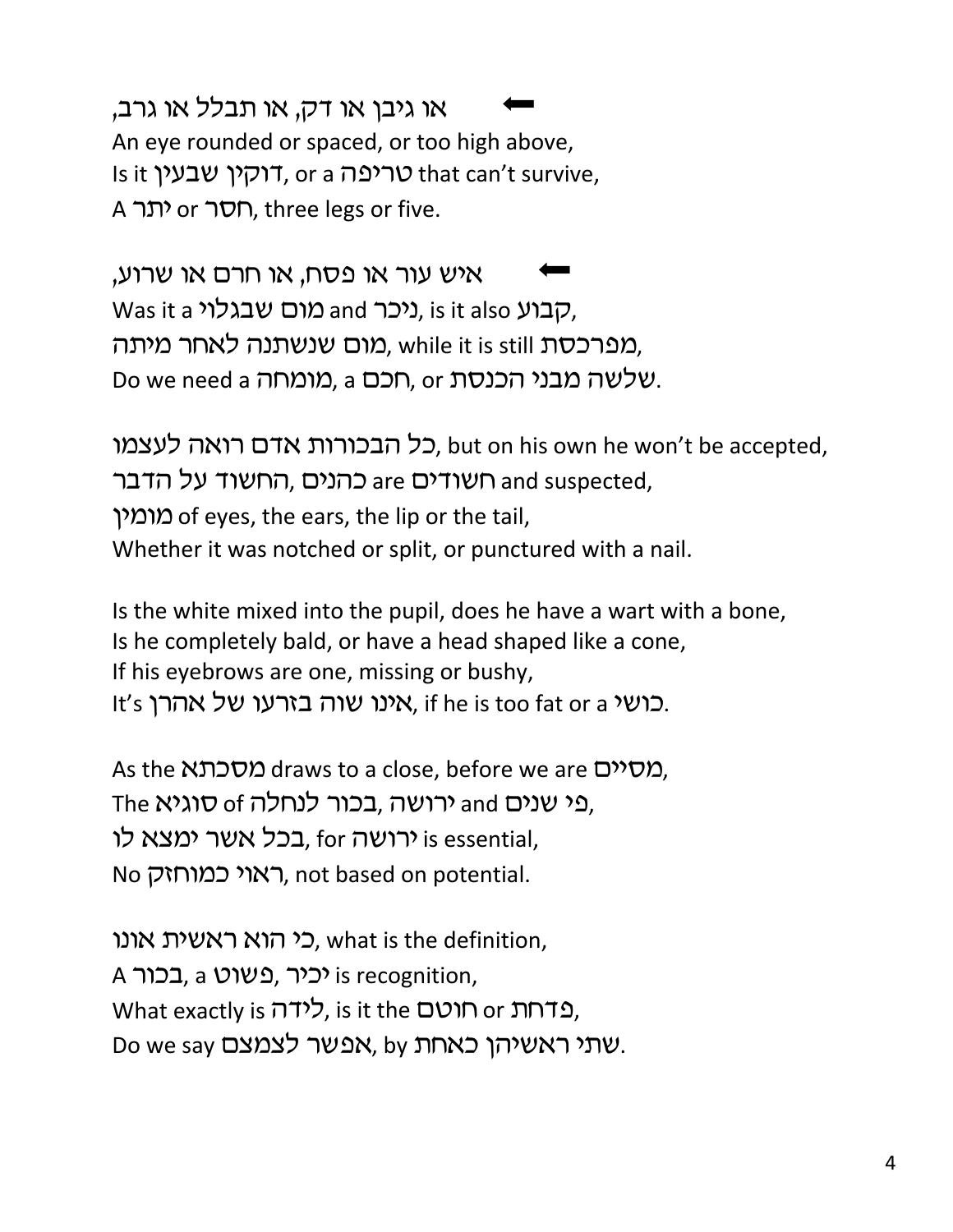בכור צאנו unlike ,הבאה אחר נפלים, Is still כי הוא ראשות אונו, בכור לנחלה, יש בכור לנחלה, but a יע בכור לנחלה יש בכור לכהו, but he will not inherit.

קדש לי כל בכור, ופדויו מבן חודש, 'תפדה בערכך כסף, בשקל הקודש, לויה שילדה, בנה פטור מה' סלעים, כסף מנה צורי, חמשת שקלים.

פרק מעשר בהמה, וכל מעשר בקר וצאן, Always to the בעלים, never for the ה), הכל נכנסיו, לדיר להתעשר, The יכות of the כמצוה, מצוה

No מעשר by a הכלאים, or כלאים, or אופן, in any אופן, Not a ווצא דופן, or נדמה or ipus, No שנתן לו במתנה or לוקח by a מעשר. Only from the same year, שנה בשנה.

Red paint with a רל אשר יעבר תחת השבט, סיקרא, But for the guy who can't count, you got to love it, Nine and eleven, will still have some קדושה on them, But only the tenth will be רְדש לה', מעשר.

קרא לתשיעי עשירי, ועשירי אחד עשר, בשר you can then eat the התשיעי נאכל במומו, כונסן לדיר, in a corral they are confined, כמלא רגל בהמה רועה. they still can be combined.